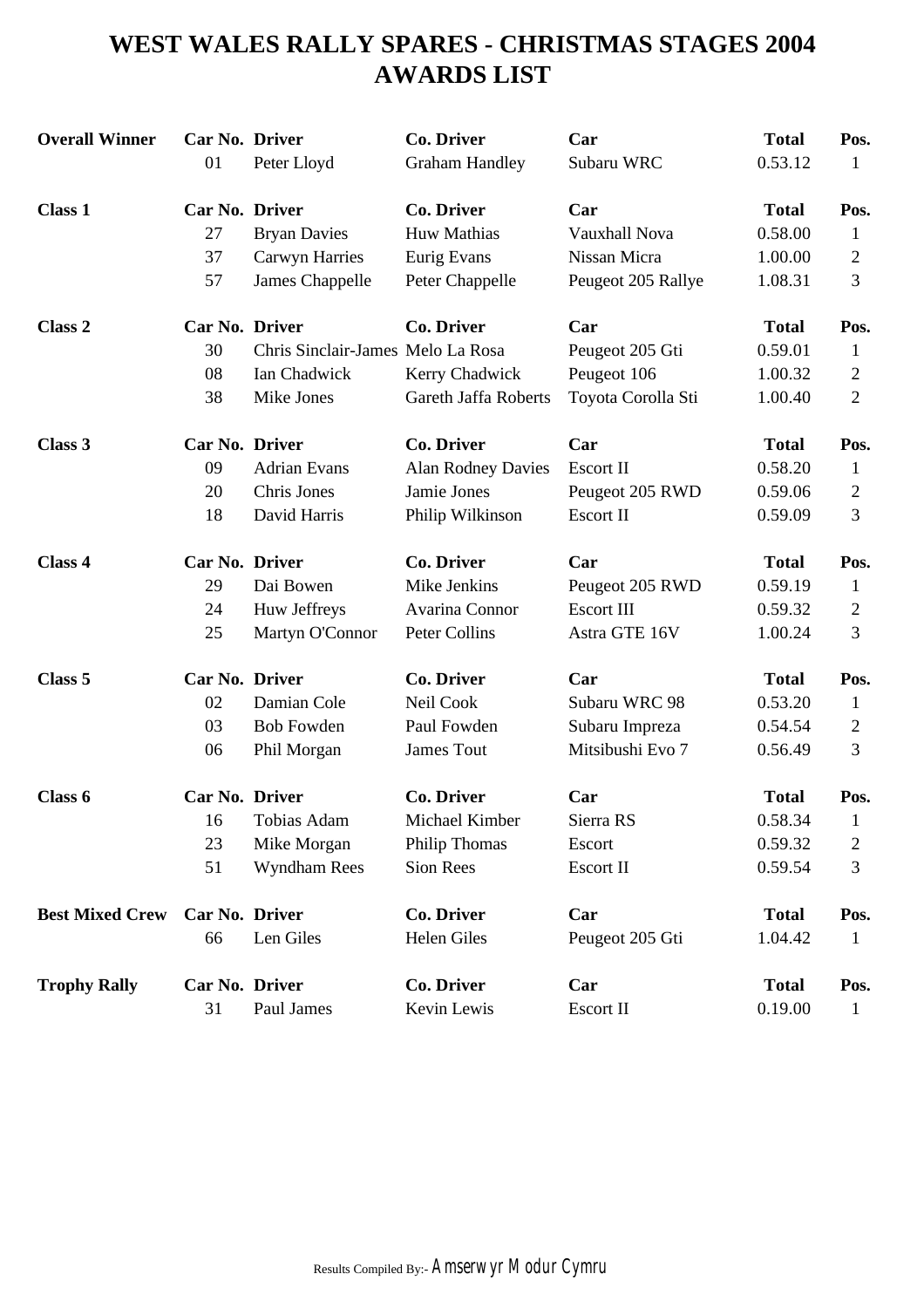## WEST WALES RALLY SPARES - CHRISTMAS STAGES 2004 FINAL RESULTS

|                |                             |                             |                        |                |              | <b>Position</b>         | <b>Position</b>  |
|----------------|-----------------------------|-----------------------------|------------------------|----------------|--------------|-------------------------|------------------|
| Car No. Driver |                             | Co. Driver                  | Make & Model           | <b>Class</b>   | <b>Total</b> | <b>Overall</b>          | In Class         |
| 01             | Peter Lloyd                 | <b>Graham Handley</b>       | Subaru WRC             | 5              | 00.53.12     | 1                       |                  |
| 02             | Damian Cole                 | Neil Cook                   | Subaru WRC 98          | 5              | 00.53.20     | $\overline{2}$          | 1                |
| 03             | <b>Bob Fowden</b>           | Paul Fowden                 | Subaru Impreza         | 5              | 00.54.54     | 3                       | $\overline{2}$   |
| 06             | Phil Morgan                 | James Tout                  | Mitsibushi Evo 7       | 5              | 00.56.49     | $\overline{\mathbf{4}}$ | 3                |
| 27             | <b>Bryan Davies</b>         | Huw Mathias                 | Vauxhall Nova          | $\mathbf{1}$   | 00.58.00     | $\overline{5}$          | $\mathbf{1}$     |
| 07             | <b>Andrew Dark</b>          | Paul Williams               | Subaru Sti             | 5              | 00.58.08     | 6                       | $\overline{4}$   |
| 09             | <b>Adrian Evans</b>         | <b>Alan Rodney Davies</b>   | Escort II              | 3              | 00.58.20     | 7                       | $\mathbf{1}$     |
| 16             | Tobias Adam                 | Michael Kimber              | Sierra RS              | 6              | 00.58.34     | $\overline{8}$          | $\mathbf{1}$     |
| 15             |                             |                             | <b>Escort Cosworth</b> | 5              |              | 9                       | 5                |
|                | Jem Parker                  | Chris Melling               |                        |                | 00.58.58     | 10                      |                  |
| 30             | <b>Chris Sinclair-James</b> | Melo La Rosa                | Peugeot 205 Gti        | $\overline{2}$ | 00.59.01     |                         | $\mathbf{1}$     |
| 20             | Chris Jones                 | Jamie Jones                 | Peugeot 205 RWD        | 3              | 00.59.06     | 11                      | $\overline{2}$   |
| 18             | David Harris                | Philip Wilkinson            | Escort II              | 3              | 00.59.09     | 12                      | $\overline{3}$   |
| 29             | Dai Bowen                   | Mike Jenkins                | Peugeot 205 RWD        | $\overline{4}$ | 00.59.19     | 13                      | $\mathbf{1}$     |
| 23             | Mike Morgan                 | Philip Thomas               | Escort                 | 6              | 00.59.32     | 14                      | $\overline{2}$   |
| 24             | Huw Jeffreys                | Avarina Connor              | <b>Escort III</b>      | $\overline{4}$ | 00.59.32     | 14                      | $\overline{2}$   |
| 39             | Mike Williams               | Paul Seabourne              | <b>Escort RS</b>       | 3              | 00.59.43     | 16                      | $\overline{4}$   |
| 21             | Simon Mansell               | <b>James Mansell</b>        | <b>Escort IV RWD</b>   | 5              | 00.59.51     | 17                      | 6                |
| 51             | Wyndham Rees                | Sion Rees                   | Escort II              | 6              | 00.59.54     | 18                      | 3                |
| 37             | Carwyn Harries              | Eurig Evans                 | Nissan Micra           | 1              | 01.00.00     | 19                      | $\overline{2}$   |
| 22             | <b>Ian Davies</b>           | David Jones                 | Escort II              | 3              | 01.00.23     | 20                      | 5                |
| 25             | Martyn O'Connor             | Peter Collins               | Astra GTE 16V          | $\overline{4}$ | 01.00.24     | $\overline{21}$         | $\overline{3}$   |
| 08             | Ian Chadwick                | Kerry Chadwick              | Peugeot 106            | $\overline{2}$ | 01.00.32     | 22                      | $\overline{c}$   |
| 35             | Jerry Jones                 | Mark Robinson               | Peugeot 309 Gti        | 6              | 01.00.32     | 22                      | $\overline{4}$   |
| 38             | Mike Jones                  | <b>Gareth Jaffa Roberts</b> | Toyota Corolla Sti     | $\overline{2}$ | 01.00.40     | 24                      | 3                |
| 28             | Peter Edwards               | Mark Bowen                  | Sunbeam                | $\overline{4}$ | 01.00.42     | 25                      | $\overline{4}$   |
| 12             | Mike Evans                  | Huw Lewis                   | Escort                 | $\overline{4}$ | 01.00.51     | 26                      | $\overline{5}$   |
| 60             | <b>Kevin Davies</b>         | Philip Evans                | Escort I               | 6              | 01.01.47     | 27                      | 5                |
| 53             | <b>Anthony Williams</b>     | Alan Marsh                  | Escort                 | 6              | 01.01.48     | 28                      | 6                |
|                |                             |                             |                        |                |              |                         |                  |
| 42             | Rhys Lloyd                  | Dai Roberts                 | Peugeot 106            | $\overline{2}$ | 01.02.01     | 29                      | $\overline{4}$   |
| 44             | Ian Williams                | Kevin Evans                 | Escort                 | 6              | 01.02.14     | 30                      | $\overline{7}$   |
| 33             | Hefyn Thomas                | Tony Powell                 | Astra Gte 16v          | $\overline{4}$ | 01.02.27     | $\overline{31}$         | 6                |
| 50             | Andrew Lawson               | Dale Chappell               | Escort II              | $\mathfrak{2}$ | 01.03.44     | 32                      | 5                |
| 43             | Alistair Bennett            | Chris Spilsted              | Toyota Corolla         | $\overline{2}$ | 01.03.48     | $\overline{33}$         | 6                |
| 66             | Len Giles                   | Helen Giles                 | Peugeot 205 Gti        | 6              | 01.04.42     | $\overline{34}$         | $\overline{8}$   |
| 26             | <b>Timothy Moffat</b>       | <b>Wyn Davies</b>           | Peugeot 205 Gti        | $\overline{3}$ | 01.04.52     | 35                      | 6                |
| 63             | Gethin Morgan               | <b>Aled Richards</b>        | Escort II              | 6              | 01.04.55     | 36                      | $\overline{9}$   |
| 49             | <b>Anthony Clarke</b>       | <b>Matthew Francis</b>      | Ford Focus             | $\overline{4}$ | 01.05.37     | 37                      | $\boldsymbol{7}$ |
| 65             | Bryan Wood                  | Martin Richards             | Renault Clio 16v       | 6              | 01.05.50     | 38                      | 10               |
| 68             | David Goodman               | Michael Goodman             | Peugeot 205 Gti        | $\overline{2}$ | 01.05.53     | 39                      | $\overline{7}$   |
| 61             | Andy Read                   | <b>Richard Storey</b>       | Escort                 | $\overline{3}$ | 01.06.18     | 40                      | $\tau$           |
| $72\,$         | <b>Philip Saunders</b>      | Jamie Saunders              | <b>BMW 318i</b>        | 6              | 01.06.25     | 41                      | 11               |
| 67             | Matthew Walker              | Tom Thomas                  | Escort II              | $\overline{2}$ | 01.08.31     | 42                      | $\,8\,$          |
| 57             | James Chappelle             | Peter Chappelle             | Peugeot 205 Rallye     | $\mathbf{1}$   | 01.08.31     | 43                      | 3                |
| 64             | Stephen Hall                | David Thomas                | Talbot Sunbeam         | 3              | 01.08.55     | 44                      | $\,8\,$          |
| 54             | Jonathan Vamplew            | Katie Martin                | Seat Ibiza             | $\overline{4}$ | 01.08.56     | 45                      | $\,8\,$          |
| 73             | <b>Ieuan Roberts</b>        | <b>Martin Jones</b>         | <b>Talbot Avenger</b>  | $\sqrt{2}$     | 01.11.39     | 46                      | 9                |
| 69             | Glyn Cartwright             | Sue Nicholls                | Escort                 | $\overline{4}$ | 01.11.44     | 47                      | 9                |
| 04             | Mark Morgan                 | <b>Tony Fisher</b>          | Mitsibushi Evo 6       | $\mathfrak s$  | Retired      | 48                      | $\overline{7}$   |
| 05             | Owain Beman                 | Joe Mortiboy                | Mitsubishi Evo 6       | $\mathfrak s$  | Retired      |                         |                  |
| 10             | <b>Andrew Williams</b>      | Michael Looney              | Toyota Starlet         | $\overline{4}$ | Retired      |                         |                  |
| 14             | <b>Aled Davies</b>          | <b>Steffan Evans</b>        | Escort G3              | $\overline{4}$ | Retired      |                         |                  |
|                |                             |                             |                        | $\overline{4}$ |              |                         |                  |
| 17             | <b>Berian Richards</b>      | Leigh Prior                 | Escort                 |                | Retired      |                         |                  |
| 19             | Ian Hucklebridge            | Nigel Brace                 | Escort G3              | 5              | Retired      |                         |                  |
| 31             | Paul James                  | Kevin Lewis                 | Escort II              | 6              | Retired      |                         |                  |
| 34             | John Williams               | Jonathan Williams           | Rover 216 Gti          | $\overline{2}$ | Retired      |                         |                  |
| 36             | Emanuele Borrelli           | Ken Owen                    | Citroen Saxo VTR       | $\overline{2}$ | Retired      |                         |                  |
| 40             | Dafydd Williams             | Melanie Hands               | Sunbeam                | $\overline{3}$ | Retired      |                         |                  |
| 41             | <b>Grant Rees</b>           | Wyn Thomas                  | Suzuki Swift           | $\mathbf{1}$   | Retired      |                         |                  |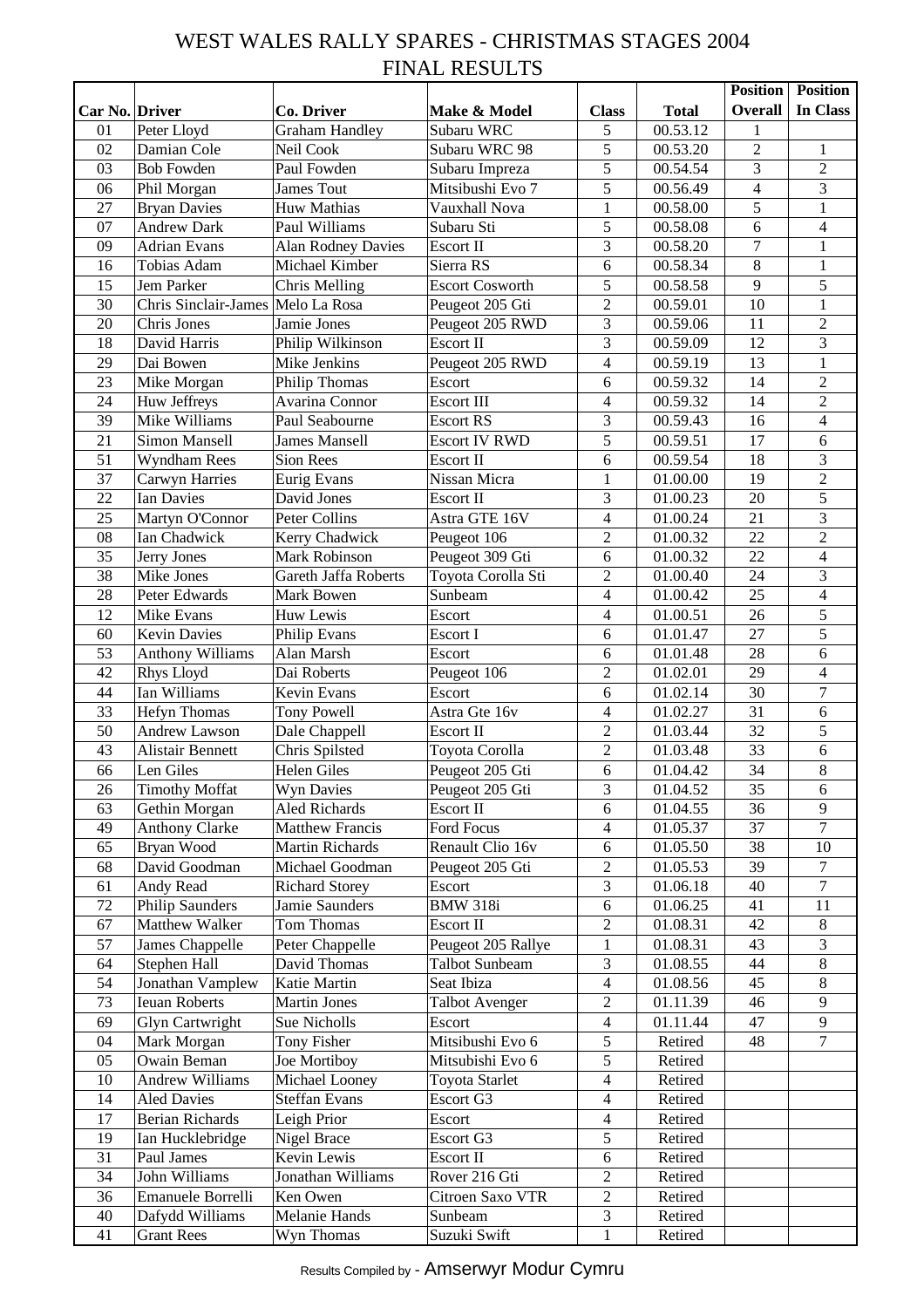## WEST WALES RALLY SPARES - CHRISTMAS STAGES 2004 FINAL RESULTS

|                |                        |                |                     |              |              | <b>Position</b> | <b>Position</b> |
|----------------|------------------------|----------------|---------------------|--------------|--------------|-----------------|-----------------|
| Car No. Driver |                        | Co. Driver     | Make & Model        | <b>Class</b> | <b>Total</b> | <b>Overall</b>  | In Class        |
| 45             | Peter Hancock          | Neil Griffiths | Subaru Legacy       |              | Retired      |                 |                 |
| 46             | <b>Steve Duggan</b>    | Jeff Cottle    | Vauxhall Nova       |              | Retired      |                 |                 |
| 48             | <b>Mydrian Harries</b> | Ian Morgan     | Darrian T9          |              | Retired      |                 |                 |
| 52             | <b>Ivor James</b>      | Chris Walton   | <b>Nova</b>         |              | Retired      |                 |                 |
| 56             | Craig Thomas           | Jeff Skelly    | Vauxhall Nova       | 6            | Retired      |                 |                 |
| 58             | <b>Cerith Davies</b>   | Seyyan John    | Vauxhall Astra      |              | Retired      |                 |                 |
| 59             | Rob Mill               | Philip Edwards | Fiat X19            | 3            | Retired      |                 |                 |
| 62             | Sion Jones             | Jonathan Hands | Escort II           | 6            | Retired      |                 |                 |
| 70             | Stephen Robinson       | Paul Morris    | Escort RS 2000 Mk V | 4            | Retired      |                 |                 |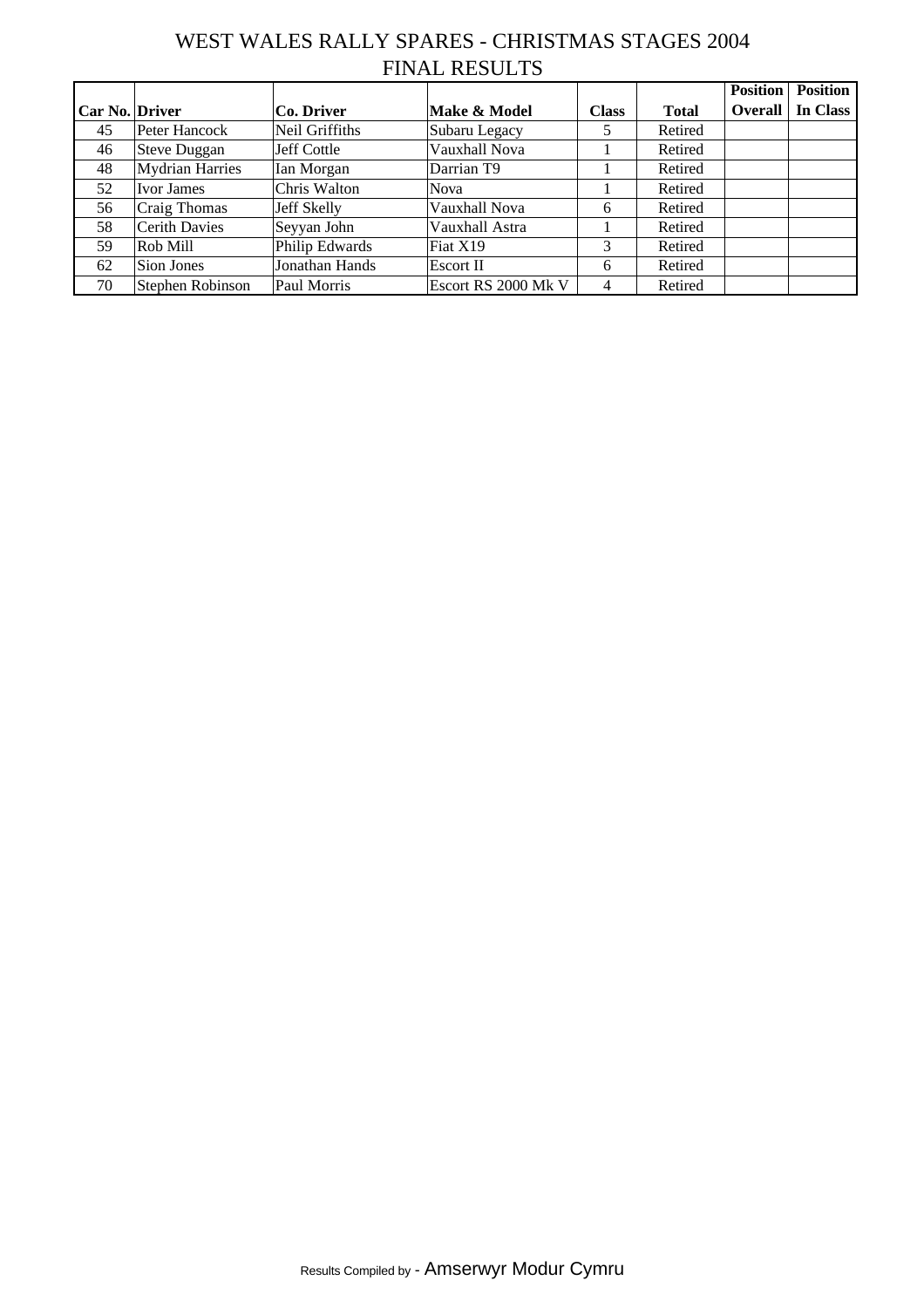#### WEST WALES RALLY SPARES - CHRISTMAS STAGES 2004 FINAL RESULTS IN CAR ORDER

|                |                         |                          |                    |                |         |         |         |       |              | <b>Position</b> | <b>Position</b>         |
|----------------|-------------------------|--------------------------|--------------------|----------------|---------|---------|---------|-------|--------------|-----------------|-------------------------|
| Car No. Driver |                         | <b>Class</b>             | Stage 1            | <b>Stage 2</b> | Stage 3 | Stage 4 | Stage 5 | Other | <b>Total</b> | <b>Overall</b>  | In Class                |
| 01             | Peter Lloyd             | $\mathfrak{S}$           | 12.52              | 12.00          | 11.57   | 08.14   | 08.09   | 00.00 | 00.53.12     | 1               |                         |
| 02             | Damian Cole             | 5                        | 13.00              | 12.10          | 11.43   | 08.14   | 08.13   | 00.00 | 00.53.20     | $\sqrt{2}$      | $\mathbf{1}$            |
| 03             | <b>Bob Fowden</b>       | 5                        | 13.21              | 12.21          | 12.18   | 08.30   | 08.24   | 00.00 | 00.54.54     | 3               | $\sqrt{2}$              |
| 04             | Mark Morgan             | 5                        | $\overline{13.44}$ | 21.00          |         |         |         | 00.00 | Retired      |                 |                         |
| 05             | Owain Beman             | 5                        | 21.00              |                |         |         |         | 00.00 | Retired      |                 |                         |
| 06             | Phil Morgan             | 5                        | 13.32              | 13.01          | 12.42   | 08.48   | 08.46   | 00.00 | 00.56.49     | 4               | 3                       |
| 07             | <b>Andrew Dark</b>      | 5                        | 14.08              | 12.47          | 13.52   | 08.31   | 08.50   | 00.00 | 00.58.08     | 6               | $\overline{4}$          |
| 08             | Ian Chadwick            | $\overline{2}$           | 14.45              | 13.02          | 15.00   | 08.53   | 08.52   | 00.00 | 01.00.32     | 22              | $\sqrt{2}$              |
| 09             | <b>Adrian Evans</b>     | 3                        | 14.19              | 13.05          | 12.49   | 08.57   | 09.10   | 00.00 | 00.58.20     | $\overline{7}$  | $\,1$                   |
| 10             | <b>Andrew Williams</b>  | $\overline{\mathbf{4}}$  | 13.55              | 13.51          |         |         |         | 00.00 | Retired      |                 |                         |
| 12             | Mike Evans              | $\overline{4}$           | 14.40              | 13.54          | 13.17   | 09.24   | 09.36   | 00.00 | 01.00.51     | 26              | 5                       |
| 14             | <b>Aled Davies</b>      | $\overline{\mathcal{A}}$ | 14.42              |                |         |         |         | 00.00 | Retired      |                 |                         |
| 15             | Jem Parker              | $\mathfrak s$            | 13.33              | 13.07          | 13.54   | 09.03   | 09.21   | 00.00 | 00.58.58     | $\overline{9}$  | $\mathfrak s$           |
| 16             | Tobias Adam             | 6                        | 13.52              | 13.13          | 13.08   | 09.14   | 09.07   | 00.00 | 00.58.34     | $\,8\,$         | $\mathbf{1}$            |
| 17             | <b>Berian Richards</b>  | $\overline{4}$           | 14.30              | 16.21          |         |         |         | 00.00 | Retired      |                 |                         |
| 18             | David Harris            | 3                        | 14.24              | 13.23          | 13.16   | 09.08   | 08.58   | 00.00 | 00.59.09     | 12              | 3                       |
|                |                         | 5                        |                    |                |         |         |         |       |              |                 |                         |
| 19             | Ian Hucklebridge        |                          |                    |                |         |         |         | 00.00 | Retired      |                 |                         |
| $20\,$         | Chris Jones             | 3                        | 14.12              | 13.21          | 13.12   | 09.08   | 09.13   | 00.00 | 00.59.06     | 11              | $\mathbf{2}$            |
| 21             | Simon Mansell           | 5                        | 14.36              | 13.23          | 13.11   | 09.11   | 09.30   | 00.00 | 00.59.51     | 17              | 6                       |
| 22             | <b>Ian Davies</b>       | 3                        | 15.04              | 13.25          | 13.17   | 09.17   | 09.20   | 00.00 | 01.00.23     | 20              | 5                       |
| 23             | Mike Morgan             | 6                        | 14.36              | 12.56          | 13.44   | 09.08   | 09.08   | 00.00 | 00.59.32     | 14              | $\overline{c}$          |
| 24             | Huw Jeffreys            | $\overline{\mathbf{4}}$  | 14.09              | 13.11          | 13.29   | 09.27   | 09.16   | 00.00 | 00.59.32     | 14              | $\overline{c}$          |
| 25             | Martyn O'Connor         | $\overline{\mathbf{4}}$  | 14.29              | 13.21          | 13.36   | 09.34   | 09.24   | 00.00 | 01.00.24     | 21              | $\overline{\mathbf{3}}$ |
| 26             | <b>Timothy Moffat</b>   | 3                        | 15.24              | 15.25          | 14.12   | 09.57   | 09.54   | 00.00 | 01.04.52     | 35              | 6                       |
| 27             | <b>Bryan Davies</b>     | $\mathbf{1}$             | 13.52              | 13.03          | 12.57   | 09.03   | 09.05   | 00.00 | 00.58.00     | $\overline{5}$  | $\mathbf{1}$            |
| 28             | Peter Edwards           | $\overline{4}$           | 14.03              | 13.14          | 15.21   | 09.03   | 09.01   | 00.00 | 01.00.42     | 25              | $\overline{4}$          |
| 29             | Dai Bowen               | $\overline{4}$           | 14.20              | 13.20          | 13.15   | 09.15   | 09.09   | 00.00 | 00.59.19     | 13              | $\,1\,$                 |
| 30             | Chris Sinclair-James    | $\sqrt{2}$               | 13.57              | 13.11          | 13.26   | 09.10   | 09.17   | 00.00 | 00.59.01     | 10              | $\,1\,$                 |
| 31             | Paul James              | 6                        | 14.24              |                |         |         |         | 00.00 | Retired      |                 |                         |
| 33             | Hefyn Thomas            | $\overline{\mathbf{4}}$  | 14.58              | 13.54          | 13.58   | 09.42   | 09.55   | 00.00 | 01.02.27     | 31              | 6                       |
| 34             | John Williams           | $\overline{2}$           |                    |                |         |         |         | 00.00 | Retired      |                 |                         |
| 35             | Jerry Jones             | 6                        | 14.22              | 13.37          | 13.35   | 09.21   | 09.37   | 00.00 | 01.00.32     | $22\,$          | $\overline{4}$          |
| 36             | Emanuele Borrelli       | $\overline{2}$           |                    |                |         |         |         | 00.00 | Retired      |                 |                         |
| 37             | Carwyn Harries          | $\mathbf{1}$             | 14.41              | 13.16          | 13.25   | 09.21   | 09.17   | 00.00 | 01.00.00     | 19              | $\overline{2}$          |
| 38             | Mike Jones              | $\mathfrak{2}$           | 14.38              | 13.44          | 13.25   | 09.24   | 09.29   | 00.00 | 01.00.40     | 24              | $\mathfrak{Z}$          |
| 39             | Mike Williams           | 3                        | 14.27              | 13.27          | 13.11   | 09.17   | 09.21   | 00.00 | 00.59.43     | 16              | $\overline{4}$          |
| 40             | Dafydd Williams         | $\mathfrak{Z}$           | 14.11              | 13.34          |         |         |         | 00.00 | Retired      |                 |                         |
| 41             | <b>Grant Rees</b>       | 1                        | 21.00              | 13.52          | 13.33   | 09.33   |         | 00.00 | Retired      |                 |                         |
| 42             | Rhys Lloyd              | $\sqrt{2}$               | 14.18              | 14.50          | 13.53   | 09.40   | 09.20   | 00.00 | 01.02.01     | 29              | $\overline{4}$          |
| 43             | Alistair Bennett        | $\overline{c}$           | 15.03              | 14.29          | 14.48   | 09.45   | 09.43   | 00.00 | 01.03.48     | 33              | 6                       |
| $44$           | Ian Williams            | $\sqrt{6}$               | 14.39              | 13.40          | 13.47   | 10.17   | 09.51   | 00.00 | 01.02.14     | 30              | $\overline{7}$          |
| 45             | Peter Hancock           | 5                        | 14.11              |                |         |         |         | 00.00 | Retired      |                 |                         |
| 46             | Steve Duggan            | $\mathbf{1}$             |                    |                |         |         |         | 00.00 | Retired      |                 |                         |
| 48             | <b>Mydrian Harries</b>  | $\mathbf{1}$             | 15.00              |                |         |         |         | 00.00 | Retired      |                 |                         |
| 49             |                         | $\overline{4}$           |                    |                |         |         |         |       | 01.05.37     | 37              | $\tau$                  |
|                | <b>Anthony Clarke</b>   |                          | 15.38              | 14.59          | 14.23   | 10.06   | 10.31   | 00.00 |              |                 |                         |
| $50\,$         | Andrew Lawson           | $\sqrt{2}$               | 14.35              | 14.11          | 14.39   | 10.22   | 09.57   | 00.00 | 01.03.44     | 32              | 5                       |
| 51             | <b>Wyndham Rees</b>     | $\sqrt{6}$               | 14.07              | 13.31          | 13.26   | 09.27   | 09.23   | 00.00 | 00.59.54     | 18              | $\mathfrak{Z}$          |
| 52             | Ivor James              | 1                        | 14.49              |                |         |         |         | 00.00 | Retired      |                 |                         |
| 53             | <b>Anthony Williams</b> | $\sqrt{6}$               | 14.22              | 13.45          | 14.08   | 09.51   | 09.42   | 00.00 | 01.01.48     | 28              | 6                       |
| 54             | Jonathan Vamplew        | $\overline{4}$           | 17.17              | 15.27          | 16.33   | 09.52   | 09.47   | 00.00 | 01.08.56     | 45              | $8\,$                   |
| 56             | Craig Thomas            | $6\,$                    |                    |                |         |         |         | 00.00 | Retired      |                 |                         |
| 57             | James Chappelle         | 1                        | 15.49              | 15.37          | 15.30   | 10.42   | 10.53   | 00.00 | 01.08.31     | 43              | $\mathfrak{Z}$          |
| 58             | <b>Cerith Davies</b>    | $\mathbf{1}$             | 21.00              |                |         |         |         | 00.00 | Retired      |                 |                         |
| 59             | Rob Mill                | 3                        | 15.24              |                |         |         |         | 00.00 | Retired      |                 |                         |
| 60             | <b>Kevin Davies</b>     | $\sqrt{6}$               | 14.26              | 13.55          | 13.56   | 09.42   | 09.48   | 00.00 | 01.01.47     | 27              | 5                       |
| 61             | Andy Read               | 3                        | 15.39              | 14.54          | 14.53   | 10.19   | 10.33   | 00.00 | 01.06.18     | 40              | $\overline{7}$          |
| 62             | Sion Jones              | $\sqrt{6}$               | 13.43              | 13.06          | 13.41   | 09.09   |         | 00.00 | Retired      |                 |                         |
| 63             | Gethin Morgan           | $\sqrt{6}$               | 14.28              | 14.01          | 16.42   | 09.45   | 09.59   | 00.00 | 01.04.55     | 36              | 9                       |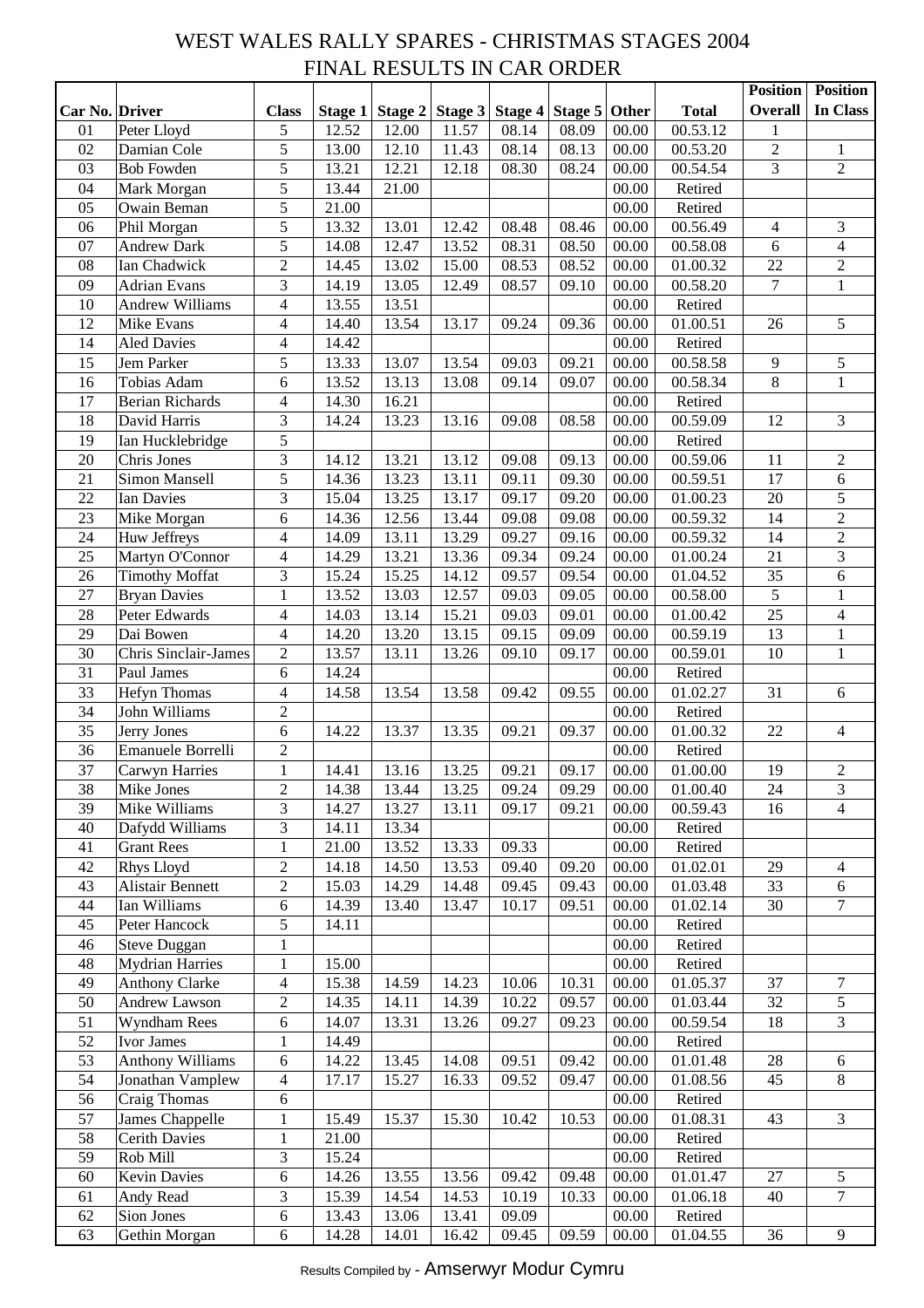#### WEST WALES RALLY SPARES - CHRISTMAS STAGES 2004 FINAL RESULTS IN CAR ORDER

|                |                        |                |                |         |         |       |                 |       |              | <b>Position</b> | <b>Position</b> |
|----------------|------------------------|----------------|----------------|---------|---------|-------|-----------------|-------|--------------|-----------------|-----------------|
| Car No. Driver |                        | <b>Class</b>   | <b>Stage 1</b> | Stage 2 | Stage 3 |       | Stage 4 Stage 5 | Other | <b>Total</b> | Overall         | In Class        |
| 64             | Stephen Hall           | 3              | 15.24          | 14.56   | 17.14   | 10.39 | 10.42           | 00.00 | 01.08.55     | 44              | 8               |
| 65             | Bryan Wood             | 6              | 15.34          | 14.33   | 14.38   | 10.47 | 10.18           | 00.00 | 01.05.50     | 38              | $10\,$          |
| 66             | Len Giles              | 6              | 14.50          | 14.38   | 14.11   | 11.12 | 09.51           | 00.00 | 01.04.42     | 34              | $8\,$           |
| 67             | Matthew Walker         | $\overline{2}$ | 14.17          | 14.12   | 20.03   | 10.04 | 09.55           | 00.00 | 01.08.31     | 42              | $8\,$           |
| 68             | David Goodman          | $\overline{2}$ | 15.35          | 14.50   | 14.55   | 10.18 | 10.15           | 00.00 | 01.05.53     | 39              | $\overline{7}$  |
| 69             | <b>Glyn Cartwright</b> | 4              | 20.06          | 15.12   | 15.49   | 10.15 | 10.22           | 00.00 | 01.11.44     | 47              | 9               |
| 70             | Stephen Robinson       | 4              | 15.43          |         |         |       |                 | 00.00 | Retired      |                 |                 |
| $72\,$         | <b>Philip Saunders</b> | 6              | 15.49          | 14.48   | 15.01   | 10.20 | 10.27           | 00.00 | 01.06.25     | 41              | 11              |
| 73             | <b>Ieuan Roberts</b>   | $\overline{2}$ | 16.28          | 15.51   | 16.25   | 11.28 | 11.27           | 00.00 | 01.11.39     | 46              | 9               |
|                |                        |                |                |         |         |       |                 |       |              |                 |                 |
|                |                        |                |                |         |         |       |                 |       |              |                 |                 |
|                |                        |                |                |         |         |       |                 |       |              |                 |                 |
|                |                        |                |                |         |         |       |                 |       |              |                 |                 |
|                |                        |                |                |         |         |       |                 |       |              |                 |                 |
|                |                        |                |                |         |         |       |                 |       |              |                 |                 |
|                |                        |                |                |         |         |       |                 |       |              |                 |                 |
|                |                        |                |                |         |         |       |                 |       |              |                 |                 |
|                |                        |                |                |         |         |       |                 |       |              |                 |                 |
|                |                        |                |                |         |         |       |                 |       |              |                 |                 |
|                |                        |                |                |         |         |       |                 |       |              |                 |                 |
|                |                        |                |                |         |         |       |                 |       |              |                 |                 |
|                |                        |                |                |         |         |       |                 |       |              |                 |                 |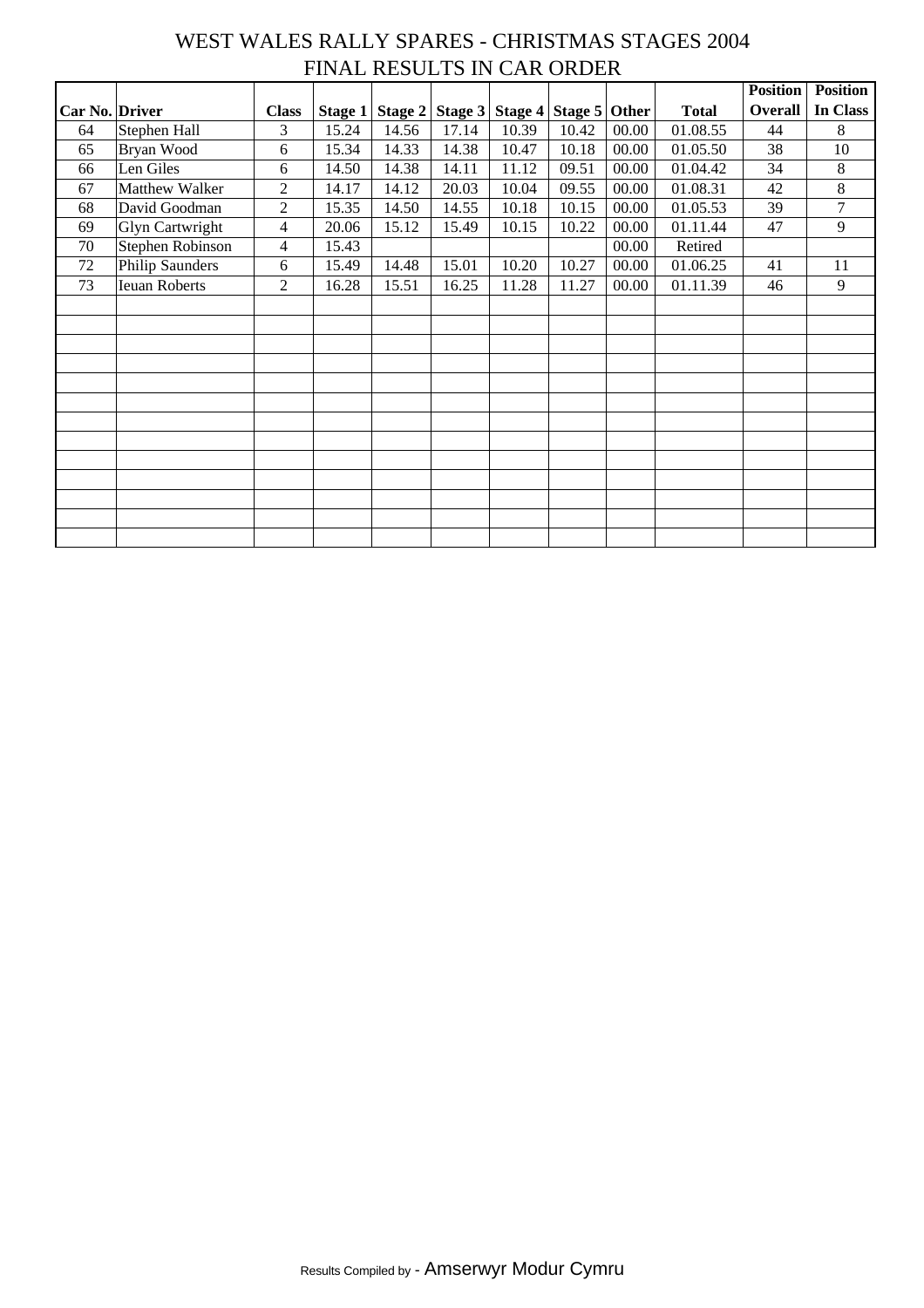## WEST WALES RALLY SPARES CHRISTMAS STAGES 2004 FINAL RESULTS BY CLASS

|                       |                        |                    |                    |              |              | <b>Position</b> | <b>Position In</b> |
|-----------------------|------------------------|--------------------|--------------------|--------------|--------------|-----------------|--------------------|
| <b>Car No. Driver</b> |                        | Co. Driver         | Make & Model       | <b>Class</b> | <b>Total</b> | <b>Overall</b>  | <b>Class</b>       |
| 27                    | <b>Bryan Davies</b>    | <b>Huw Mathias</b> | Vauxhall Nova      |              | 00.58.00     |                 |                    |
| 37                    | Carwyn Harries         | <b>Eurig Evans</b> | Nissan Micra       |              | 01.00.00     | 19              |                    |
| 57                    | James Chappelle        | Peter Chappelle    | Peugeot 205 Rallye |              | 01.08.31     | 43              |                    |
| 41                    | <b>Grant Rees</b>      | Wyn Thomas         | Suzuki Swift       |              | Retired      |                 |                    |
| 46                    | <b>Steve Duggan</b>    | Jeff Cottle        | Vauxhall Nova      |              | Retired      |                 |                    |
| 48                    | <b>Mydrian Harries</b> | Ian Morgan         | Darrian T9         |              | Retired      |                 |                    |
| 52                    | <b>Ivor James</b>      | Chris Walton       | <b>Nova</b>        |              | Retired      |                 |                    |
| 58                    | <b>Cerith Davies</b>   | Seyyan John        | Vauxhall Astra     |              | Retired      |                 |                    |

|                       |                             |                      |                       |                |              | <b>Position</b> | <b>Position In</b> |
|-----------------------|-----------------------------|----------------------|-----------------------|----------------|--------------|-----------------|--------------------|
| <b>Car No. Driver</b> |                             | Co. Driver           | Make & Model          | <b>Class</b>   | <b>Total</b> | <b>Overall</b>  | <b>Class</b>       |
| 30                    | <b>Chris Sinclair-James</b> | Melo La Rosa         | Peugeot 205 Gti       | 2              | 00.59.01     | 10              |                    |
| 08                    | Ian Chadwick                | Kerry Chadwick       | Peugeot 106           | $\mathcal{L}$  | 01.00.32     | 22              |                    |
| 38                    | Mike Jones                  | Gareth Jaffa Roberts | Toyota Corolla Sti    | $\mathfrak{D}$ | 01.00.40     | 24              | 3                  |
| 42                    | Rhys Lloyd                  | Dai Roberts          | Peugeot 106           | 2              | 01.02.01     | 29              | 4                  |
| 50                    | Andrew Lawson               | Dale Chappell        | Escort II             | 2              | 01.03.44     | 32              | 5                  |
| 43                    | <b>Alistair Bennett</b>     | Chris Spilsted       | Toyota Corolla        | $\mathfrak{D}$ | 01.03.48     | 33              | 6                  |
| 68                    | David Goodman               | Michael Goodman      | Peugeot 205 Gti       | 2              | 01.05.53     | 39              |                    |
| 67                    | <b>Matthew Walker</b>       | Tom Thomas           | Escort II             | 2              | 01.08.31     | 42              | 8                  |
| 73                    | <b>Ieuan Roberts</b>        | <b>Martin Jones</b>  | <b>Talbot Avenger</b> | 2              | 01.11.39     | 46              | 9                  |
| 34                    | John Williams               | Jonathan Williams    | Rover 216 Gti         | 2              | Retired      |                 |                    |
| 36                    | Emanuele Borrelli           | Ken Owen             | Citroen Saxo VTR      | $\overline{2}$ | Retired      |                 |                    |

|                       |                       |                           |                       |              |              | <b>Position</b> | <b>Position In</b> |
|-----------------------|-----------------------|---------------------------|-----------------------|--------------|--------------|-----------------|--------------------|
| <b>Car No. Driver</b> |                       | Co. Driver                | Make & Model          | <b>Class</b> | <b>Total</b> | <b>Overall</b>  | <b>Class</b>       |
| 09                    | <b>Adrian Evans</b>   | <b>Alan Rodney Davies</b> | Escort II             | 3            | 00.58.20     |                 |                    |
| 20                    | Chris Jones           | Jamie Jones               | Peugeot 205 RWD       | 3            | 00.59.06     | 11              |                    |
| 18                    | David Harris          | Philip Wilkinson          | Escort II             | 3            | 00.59.09     | 12              |                    |
| 39                    | Mike Williams         | Paul Seabourne            | <b>Escort RS</b>      | 3            | 00.59.43     | 16              |                    |
| 22                    | Ian Davies            | David Jones               | <b>Escort II</b>      | 3            | 01.00.23     | 20              |                    |
| 26                    | <b>Timothy Moffat</b> | Wyn Davies                | Peugeot 205 Gti       | 3            | 01.04.52     | 35              | h                  |
| 61                    | Andy Read             | <b>Richard Storey</b>     | Escort                | 3            | 01.06.18     | 40              |                    |
| 64                    | Stephen Hall          | David Thomas              | <b>Talbot Sunbeam</b> | 3            | 01.08.55     | 44              | 8                  |
| 40                    | Dafydd Williams       | Melanie Hands             | Sunbeam               | 3            | Retired      |                 |                    |
| 59                    | Rob Mill              | Philip Edwards            | Fiat X19              | 3            | Retired      |                 |                    |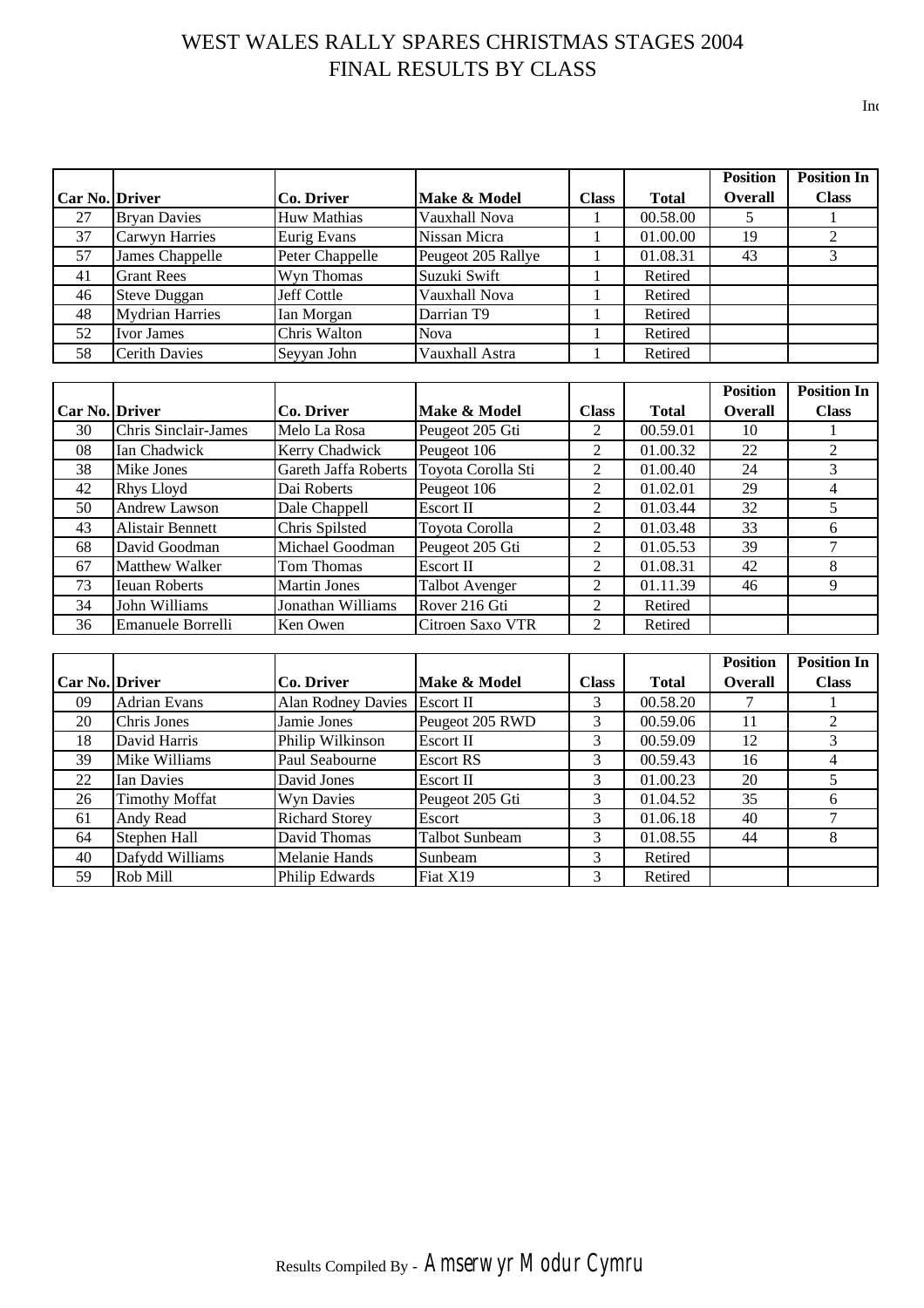## WEST WALES RALLY SPARES CHRISTMAS STAGES 2004 FINAL RESULTS BY CLASS

|                       |                        |                        |                       |              |              | <b>Position</b> | <b>Position In</b> |
|-----------------------|------------------------|------------------------|-----------------------|--------------|--------------|-----------------|--------------------|
| <b>Car No. Driver</b> |                        | Co. Driver             | Make & Model          | <b>Class</b> | <b>Total</b> | <b>Overall</b>  | <b>Class</b>       |
| 29                    | Dai Bowen              | Mike Jenkins           | Peugeot 205 RWD       | 4            | 00.59.19     | 13              |                    |
| 24                    | Huw Jeffreys           | Avarina Connor         | Escort III            | 4            | 00.59.32     | 14              | 2                  |
| 25                    | Martyn O'Connor        | Peter Collins          | Astra GTE 16V         | 4            | 01.00.24     | 21              | 3                  |
| 28                    | Peter Edwards          | Mark Bowen             | Sunbeam               | 4            | 01.00.42     | 25              | 4                  |
| 12                    | Mike Evans             | Huw Lewis              | Escort                | 4            | 01.00.51     | 26              |                    |
| 33                    | <b>Hefyn Thomas</b>    | <b>Tony Powell</b>     | Astra Gte 16v         | 4            | 01.02.27     | 31              | 6                  |
| 49                    | <b>Anthony Clarke</b>  | <b>Matthew Francis</b> | Ford Focus            | 4            | 01.05.37     | 37              | 7                  |
| 54                    | Jonathan Vamplew       | Katie Martin           | Seat Ibiza            | 4            | 01.08.56     | 45              | 8                  |
| 69                    | <b>Glyn Cartwright</b> | Sue Nicholls           | Escort                | 4            | 01.11.44     | 47              | 9                  |
| 10                    | <b>Andrew Williams</b> | Michael Looney         | <b>Toyota Starlet</b> | 4            | Retired      |                 |                    |
| 14                    | <b>Aled Davies</b>     | <b>Steffan Evans</b>   | Escort G3             | 4            | Retired      |                 |                    |
| 17                    | <b>Berian Richards</b> | Leigh Prior            | Escort                | 4            | Retired      |                 |                    |
| 70                    | Stephen Robinson       | Paul Morris            | Escort RS 2000 Mk V   | 4            | Retired      |                 |                    |

|                       |                    |                       |                        |              |              | <b>Position</b> | <b>Position In</b>          |
|-----------------------|--------------------|-----------------------|------------------------|--------------|--------------|-----------------|-----------------------------|
| <b>Car No. Driver</b> |                    | Co. Driver            | Make & Model           | <b>Class</b> | <b>Total</b> | <b>Overall</b>  | <b>Class</b>                |
| 01                    | Peter Lloyd        | <b>Graham Handley</b> | Subaru WRC             |              | 00.53.12     |                 |                             |
| 02                    | Damian Cole        | Neil Cook             | Subaru WRC 98          | 5            | 00.53.20     | $\mathfrak{D}$  |                             |
| 03                    | <b>Bob Fowden</b>  | Paul Fowden           | Subaru Impreza         | 5.           | 00.54.54     | 3               | $\mathcal{D}_{\mathcal{L}}$ |
| 06                    | Phil Morgan        | James Tout            | Mitsibushi Evo 7       | 5            | 00.56.49     | 4               | 3                           |
| 07                    | <b>Andrew Dark</b> | Paul Williams         | Subaru Sti             | 5            | 00.58.08     | 6               | 4                           |
| 15                    | Jem Parker         | Chris Melling         | <b>Escort Cosworth</b> |              | 00.58.58     | 9               |                             |
| 21                    | Simon Mansell      | James Mansell         | <b>Escort IV RWD</b>   | 5            | 00.59.51     | 17              | 6                           |
| 04                    | Mark Morgan        | Tony Fisher           | Mitsibushi Evo 6       |              | Retired      |                 |                             |
| 05                    | Owain Beman        | Joe Mortiboy          | Mitsubishi Evo 6       |              | Retired      |                 |                             |
| 19                    | Ian Hucklebridge   | Nigel Brace           | Escort G3              |              | Retired      |                 |                             |
| 45                    | Peter Hancock      | Neil Griffiths        | Subaru Legacy          |              | Retired      |                 |                             |

|                       |                         |                        |                  |              |              | <b>Position</b> | <b>Position In</b> |
|-----------------------|-------------------------|------------------------|------------------|--------------|--------------|-----------------|--------------------|
| <b>Car No. Driver</b> |                         | Co. Driver             | Make & Model     | <b>Class</b> | <b>Total</b> | Overall         | <b>Class</b>       |
| 16                    | Tobias Adam             | Michael Kimber         | Sierra RS        | 6            | 00.58.34     | 8               |                    |
| 23                    | Mike Morgan             | <b>Philip Thomas</b>   | Escort           | 6            | 00.59.32     | 14              | 2                  |
| 51                    | Wyndham Rees            | Sion Rees              | Escort II        | 6            | 00.59.54     | 18              | 3                  |
| 35                    | Jerry Jones             | <b>Mark Robinson</b>   | Peugeot 309 Gti  | 6            | 01.00.32     | 22              | 4                  |
| 60                    | <b>Kevin Davies</b>     | Philip Evans           | Escort I         | 6            | 01.01.47     | 27              | 5                  |
| 53                    | <b>Anthony Williams</b> | Alan Marsh             | Escort           | 6            | 01.01.48     | 28              | 6                  |
| 44                    | Ian Williams            | <b>Kevin Evans</b>     | Escort           | 6            | 01.02.14     | 30              |                    |
| 66                    | Len Giles               | <b>Helen Giles</b>     | Peugeot 205 Gti  | 6            | 01.04.42     | 34              | 8                  |
| 63                    | Gethin Morgan           | Aled Richards          | <b>Escort II</b> | 6            | 01.04.55     | 36              | 9                  |
| 65                    | Bryan Wood              | <b>Martin Richards</b> | Renault Clio 16v | 6            | 01.05.50     | 38              | 10                 |
| 72                    | <b>Philip Saunders</b>  | Jamie Saunders         | <b>BMW 318i</b>  | 6            | 01.06.25     | 41              | 11                 |
| 31                    | Paul James              | Kevin Lewis            | Escort II        | 6            | Retired      |                 |                    |
| 56                    | Craig Thomas            | Jeff Skelly            | Vauxhall Nova    | 6            | Retired      |                 |                    |
| 62                    | Sion Jones              | Jonathan Hands         | Escort II        | 6            | Retired      |                 |                    |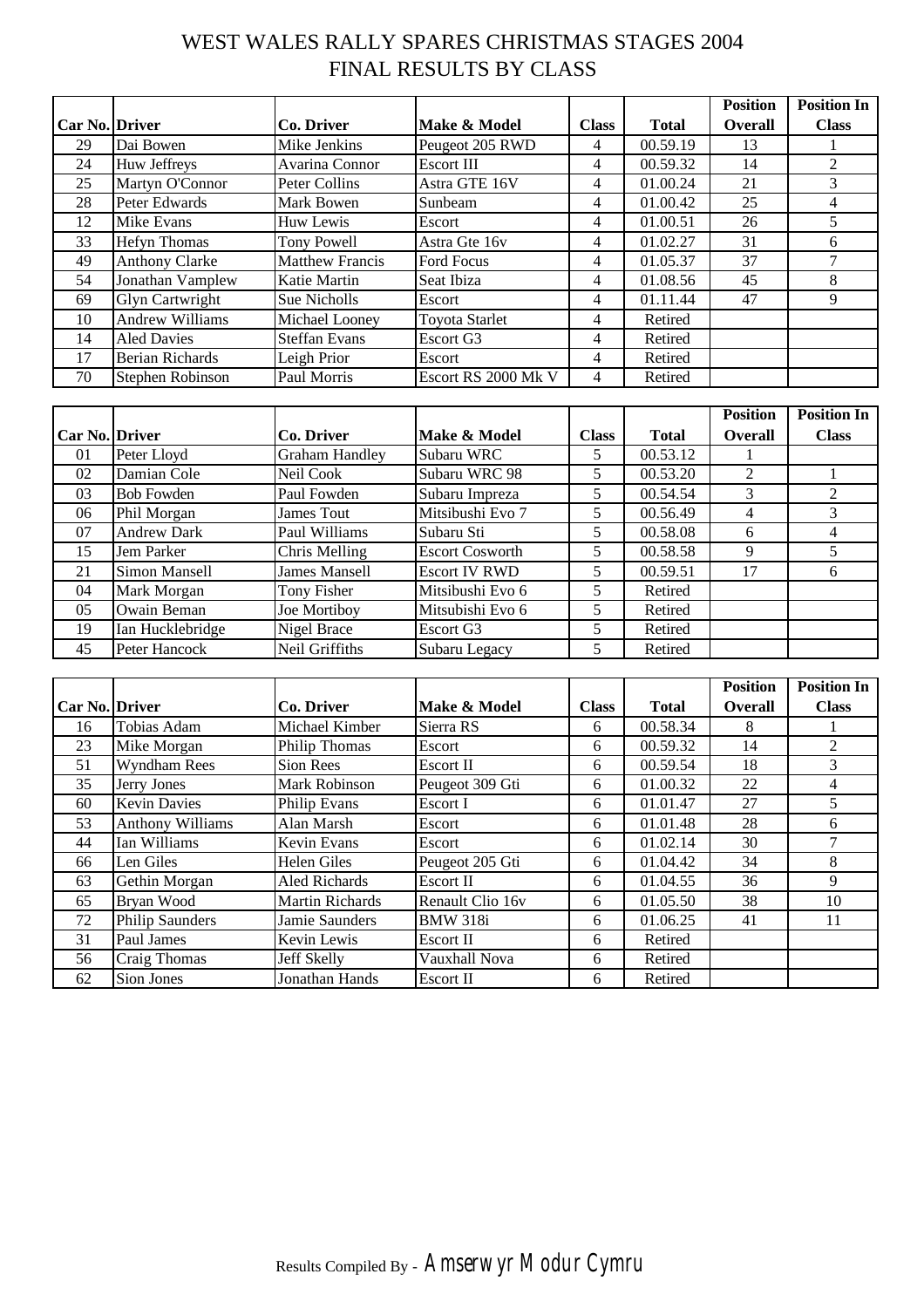## **WEST WALES RALLY SPARES CHRISTMAS STAGES 2004 TOP TEN STAGE TIMES**

| Car No. | <b>Stage 1</b> |
|---------|----------------|
| 01      | 12.52          |
| 02      | 13.00          |
| 03      | 13.21          |
| 06      | 13.32          |
| 15      | 13.33          |
| 62      | 13.43          |
| 04      | 13.44          |
| 27      | 13.52          |
| 16      | 13.52          |
| 10      | 13.55          |

| Car No. | <b>Stage 1</b> | Car No. | <b>Stage 2</b> | Car No. | <b>Stage 3</b> |  |
|---------|----------------|---------|----------------|---------|----------------|--|
| 01      | 12.52          | 01      | 12.00          | 02      | 11.43          |  |
| 02      | 13.00          | 02      | 12.10          | 01      | 11.57          |  |
| 03      | 13.21          | 03      | 12.21          | 03      | 12.18          |  |
| 06      | 13.32          | 07      | 12.47          | 06      | 12.42          |  |
| 15      | 13.33          | 23      | 12.56          | 09      | 12.49          |  |
| 62      | 13.43          | 06      | 13.01          | 27      | 12.57          |  |
| 04      | 13.44          | 08      | 13.02          | 16      | 13.08          |  |
| 27      | 13.52          | 27      | 13.03          | 21      | 13.11          |  |
| 16      | 13.52          | 09      | 13.05          | 39      | 13.11          |  |
| 10      | 13.55          | 62      | 13.06          | 20      | 13.12          |  |

| Car No. | <b>Stage 3</b> |
|---------|----------------|
| 02      | 11.43          |
| 01      | 11.57          |
| 03      | 12.18          |
| 06      | 12.42          |
| 09      | 12.49          |
| 27      | 12.57          |
| 16      | 13.08          |
| 21      | 13.11          |
| 39      | 13.11          |
| 20      | 13.12          |

| Car No. | Stage 4 | Car No. | Stage 5 |
|---------|---------|---------|---------|
| 01      | 08.14   | 01      | 08.09   |
| 02      | 08.14   | 02      | 08.13   |
| 03      | 08.30   | 03      | 08.24   |
| 07      | 08.31   | 06      | 08.46   |
| 06      | 08.48   | 07      | 08.50   |
| 08      | 08.53   | 08      | 08.52   |
| 09      | 08.57   | 18      | 08.58   |
| 27      | 09.03   | 28      | 09.01   |
| 15      | 09.03   | 27      | 09.05   |
| 28      | 09.03   | 16      | 09.07   |

| r No. | <b>Stage 4</b> | Car No. | Stage 5 |
|-------|----------------|---------|---------|
| 01    | 08.14          | 01      | 08.09   |
| 02    | 08.14          | 02      | 08.13   |
| 03    | 08.30          | 03      | 08.24   |
| 07    | 08.31          | 06      | 08.46   |
| 06    | 08.48          | 07      | 08.50   |
| 08    | 08.53          | 08      | 08.52   |
| 09    | 08.57          | 18      | 08.58   |
| 27    | 09.03          | 28      | 09.01   |
| 15    | 09.03          | 27      | 09.05   |
| 28    | 09.03          | 16      | 09.07   |

Results Compiled by - Amserwyr Modur Cymru